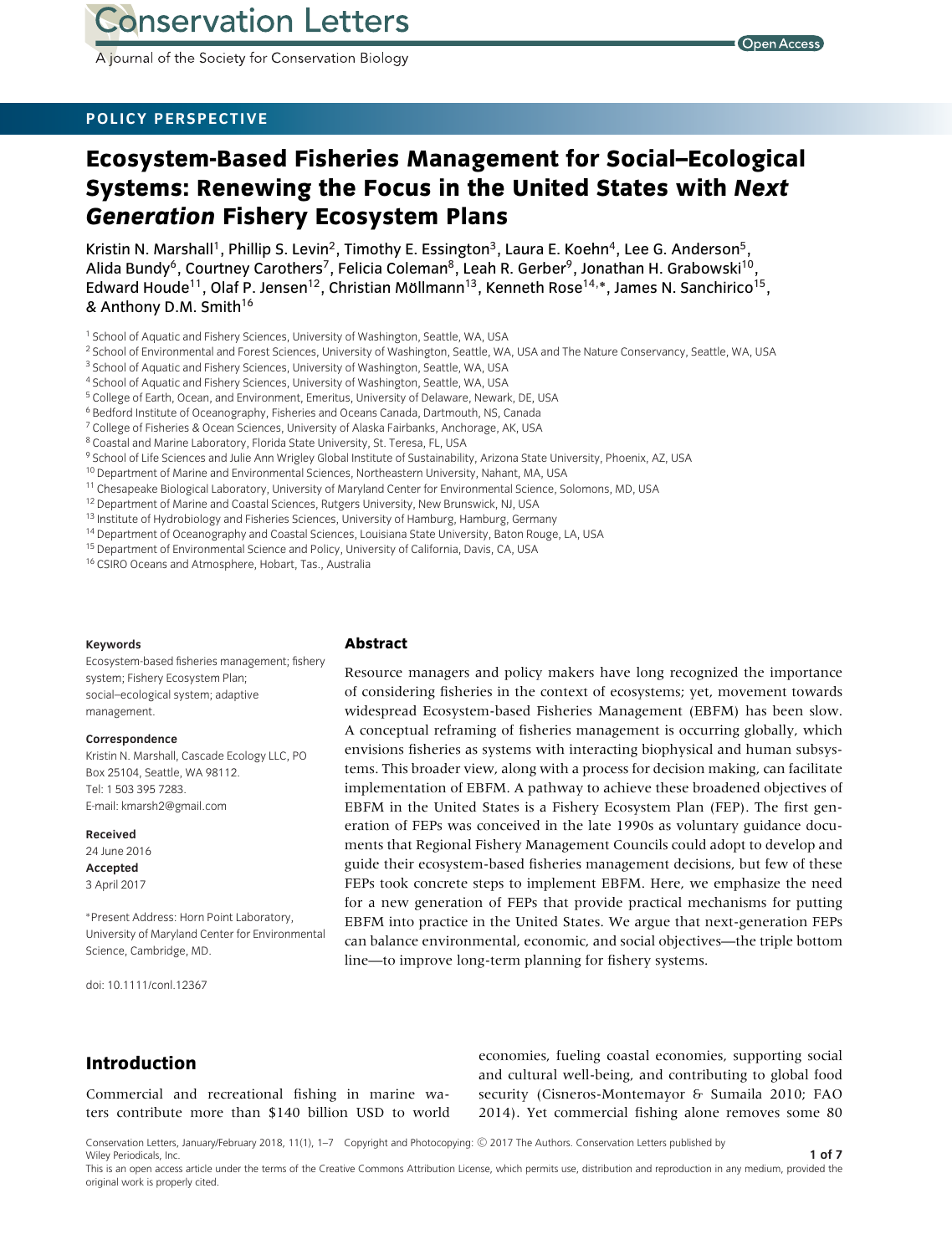million tons of biomass annually from the world's oceans (FAO 2014). The extent of fishing removals has far reaching effects on ecosystems and human communities.

International organizations and agreements have adopted ecosystem-based management frameworks in recognition of these connections (Bianchi & Skjoldal 2008). For example, the Food and Agriculture Organization (FAO) provides guidance on an ecosystem approach to fisheries (EAF, FAO 2003, 2009). In Europe, the Common Fisheries Policy (CFP) includes a discard ban, establishes stock recovery areas, and regionalizes decision structures (EU COM 2013), which are key components of EBFM. The EU's Marine Strategy Framework Directive (MSFD) (EU COM 2008) aims to achieve "clean, healthy, and productive" oceans ("Good Environmental Status") by 2020. Fisheries sustainability is defined under the MSFD as "Populations of all commercially exploited fish and shellfish are within safe biological limits, exhibiting a population, age, and size distribution that is indicative of a healthy stock." Australia's ecosystem approaches include ecological risk assessment in all federal fisheries (Fletcher 2005; Hobday *et al.* 2011) and a stakeholderdriven process for cross-sector management strategy evaluation and implementation of harvest strategies (Fulton *et al.* 2014). These strategies and assessments have improved the biological, and economic performance of fisheries in the region (Smith *et al.* 2014).

In the United States, improved science and policy reduced overfishing and bycatch, restored depleted stocks (National Research Council 2014), and protected habitat in some regions (e.g., Georges Bank, off the Northeastern United States, Murawski *et al.* 2000). Yet, these improvements occurred under the auspices of conventional single species management. There is wide recognition that implementation of EBFM by resource managers could benefit U.S. fisheries. The eight U.S. Regional Fishery Management Councils—which guide management of federal fisheries—testified that more ecosystem-based decision making is needed (PFMC 2014). Here, we advise and encourage U.S. fisheries management bodies to use a formal adaptive planning process to advance EBFM. In the U.S. context, an instrument to accomplish this is a Fishery Ecosystem Plan (FEP).

We see three challenges to implementing EBFM in the United States related to how people interact with fishery resources. One, EBFM has often been viewed as a framework for protecting the biophysical marine environment over other social and economic goals. Two, the people and institutions responsible for managing fisheries (Councils, Interstate Marine Fisheries Commissions, and the agencies that support these institutions) are overextended. Three, managers have often approached EBFM as an added layer of science or modeling that informs conventional management (e.g., adding new parameters to stock assessments), without considering the goals, strategies, or allocation processes inherent to EBFM.

Fishery Ecosystem Plans (FEPs) were conceived as guidance documents for implementing ecological principles in U.S. fisheries management (Ecosystem Principles Advisory Panel 1999). U.S. law requires that regulations governing each fishery be set within Fishery Management Plans (FMPs). In contrast, FEPs are not mandated, and can be developed at the discretion of each Council to guide their efforts on EBFM. Four of eight Council regions have completed FEPs. The first generation of FEPs compiled information on interactions between fish stocks and the marine environment, but did not develop advice to incorporate the effects of those interactions into decisions. They also lacked detail on the social and economic dimensions of fisheries. Considering global progress on frameworks for EBFM and associated tool development, here we provide a revised vision of FEPs to overcome the three challenges above and advance EBFM in the United States. We assert that "*next generation* FEPs" should: (1) embrace fishery systems as linked, interacting biophysical and human systems; (2) support streamlined management to relieve, rather than aggravate administrative burdens; and (3) create a framework for deliberate, informed and transparent decision making that highlights rather than obscures the difficult allocation decisions of EBFM.

We envision next generation FEPs as iterative, adaptive management planning processes (Walters 1986). We recommend a process that builds on an existing Integrated Ecosystem Assessment framework led by the federal fisheries agency (Levin *et al.* 2014), adapted to focus on management actions (Essington *et al.* 2016). Briefly, the steps are: (1) inventory the state of the social–ecological system, (2) set strategic objectives for management of the system and prioritize issues that will be addressed, (3) develop projects and evaluate management strategies to achieve objectives, (4) implement management strategies, and (5) monitor progress and evaluate impacts. We envision a full FEP cycle may take about a decade, but targeted activities on prioritized issues would occur on a shorter time scale. Below, we describe how this process can help address the three challenges stated above and advance EBFM in the United States.

# **FEPs should focus on triple bottom line sustainability of fishery systems**

The definition of an ecosystem in a fisheries context coevolved with increased public awareness of potential negative impacts of human activities on the environment. The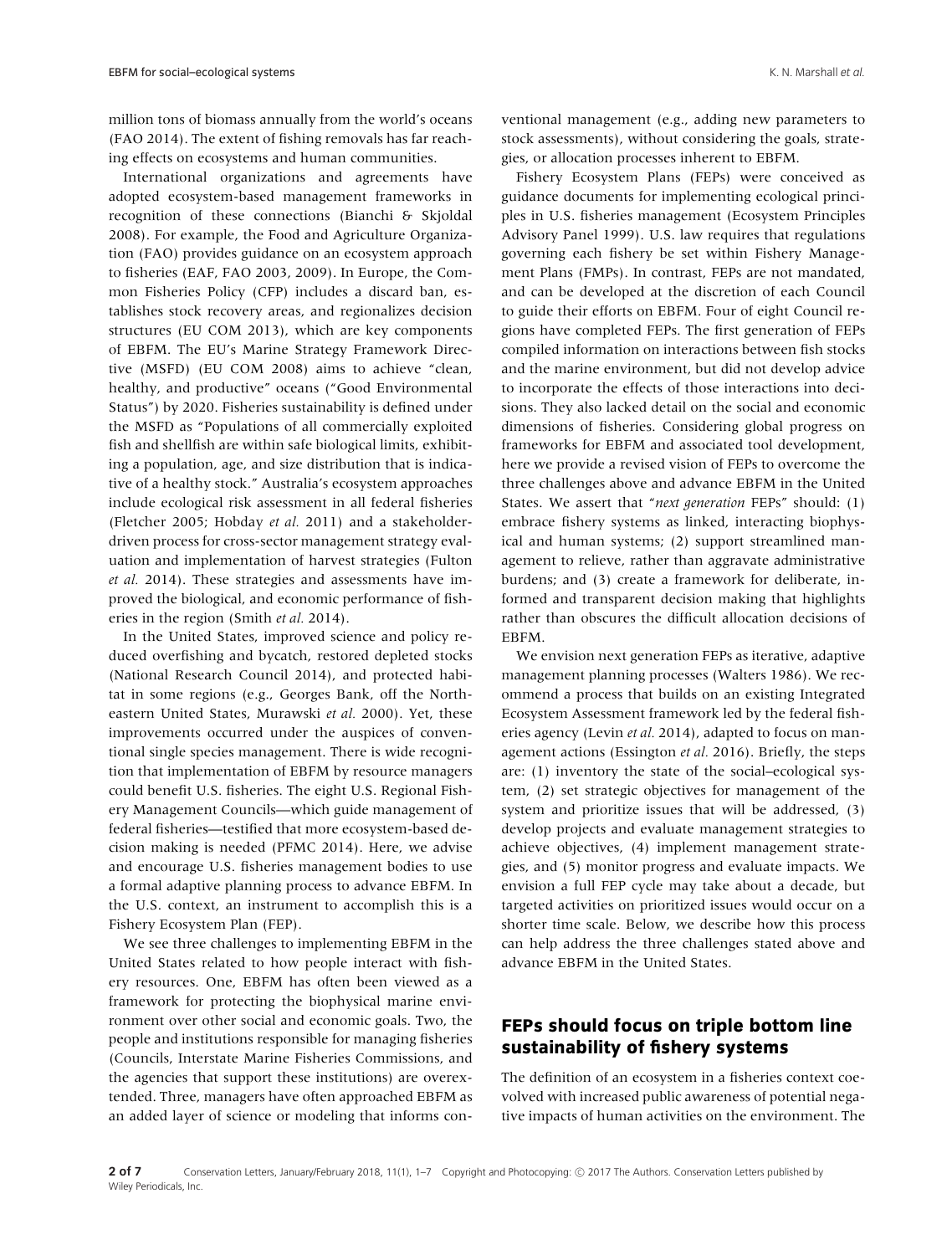declaration of a 200 nm Exclusive Economic Zone triggered rapid change in conservation and management of marine resources during the 1970s and 1980s. Growth in domestic fishing capacity co-occurred with government investment, limited regulatory constraint, and insufficient consideration of environmental impacts (National Research Council 2014). This led to increased overfishing, bycatch, and habitat destruction (Mansfield 2011). Some advocates of EBFM emphasized benefits to the biophysical components of fishery systems, while implicitly viewing fishing activities as "threats." This view implies that conservation goals and human uses are at odds, a perspective that pits different stakeholders against one another, undermines trust between resource users (fishers) and managers, and reduces the effectiveness of management and well-being of all players (Garcia *et al.* 2014).

Instead, fisheries should be considered social– ecological systems with linked human and biophysical components (Charles 1995; Berkes & Folke 1998; de Young *et al.* 2008; FAO 2009). Under this framework, EBFM is a process that considers the costs and benefits of alternative management decisions over a range of ecological, economic, and social objectives (de Young *et al.* 2008; FAO 2009). This vision for EBFM includes the features common to a conventional focus on the biophysical system, such as food web dynamics, climate forcing, bycatch, and habitats (Ecosystem Principles Advisory Panel 1999). But, it equally focuses on human well-being, equity, and economic considerations (see recent review by Long *et al.* 2015). While these ideas are not new, a management process that makes these considerations explicit and formally includes them has been elusive in the United States (Essington *et al.* 2016). FEPs that focus on fishery systems can demonstrate how fishery managers could improve outcomes across environmental, economic, and social (including cultural) dimensions (FAO 2009). This "triple bottom line" (Elkington 1997) offers an opportunity to build a broader, engaged community of stakeholders, scientists, and managers to improve U.S. fisheries management.

Next generation FEPs that embrace the triple bottom line could improve public perceptions about fisheries and their impacts. This challenge is also an opportunity to increase trust in the fishery management process. FEPs can improve public trust (sometimes referred to as social license) by addressing the ecological impacts of fishing in a credible and systematic fashion. And, they can improve public awareness of the economic and social benefits of well-managed fisheries, enhancing public support for fishing communities. In short, the public processes surrounding a next generation FEP can position fisheries as a vital, sustainable and valued component of coastal communities.

# **FEPs can support streamlined management**

U.S. Fishery Management Councils are overburdened. They meet 20–30 days per year, with another 10–20 days of committee meetings, and most council members have other full time jobs. Each Council maintains multiple Fishery Management Plans (FMPs), which have extensive requirements to address mandates of the laws governing fisheries management in the United States (e.g., Magnuson Stevens Act [MSA], National Environmental Policy Act [NEPA], Marine Mammal Protection Act [MMPA], and Endangered Species Act [ESA]). While next generation FEPs require upfront resource investments, we suggest FEPs can be developed to assist in meeting existing requirements and create a process that could satisfy multiple mandates over the long term.

NEPA requires Councils (in partnership with the fisheries division of the National Oceanic and Atmospheric Administration, or NOAA Fisheries) to issue Environmental Impact Statements (EIS) for management actions that evaluate cumulative impacts of management decisions on ecological, social, and economic objectives—the triple bottom line objectives for sustainability. NEPA provides a formal process that considers alternative actions and their impacts. If Councils were to set strategic objectives via FEPs through a participatory process similar to what is required by NEPA, then opportunities may arise to borrow from FEPs to meet NEPA requirements or use existing EISs to develop FEPs. Similarly, ESA compliance requires formal consultations when fisheries might interact with and negatively impact federally protected species. A FEP could assess risks of those interactions with protected species (a requirement of the ESA), and thus provide information to support ESA responsibilities. FEPs will not replace existing regulatory requirements, but they could aspire to consolidate the information required by MSA, NEPA and ESA into a single proactive Plan that evaluates ecological, economic, and social domains.

The FEP process could also support streamlining by prioritizing the many systemic issues that managers face, and establishing goals. Councils will not have the resources to pursue all objectives of their FEP simultaneously, but they can still move forward. Many frameworks and criteria exist for prioritization that could be adapted for Councils (e.g., Joseph *et al.* 2009). Risk assessment is one way to prioritize and has been used extensively in Australian fisheries (Fletcher 2005). Risk assessment reveals hidden uncertainties in a fishery system by mapping the biophysical and human systems and identifying components that are vulnerable to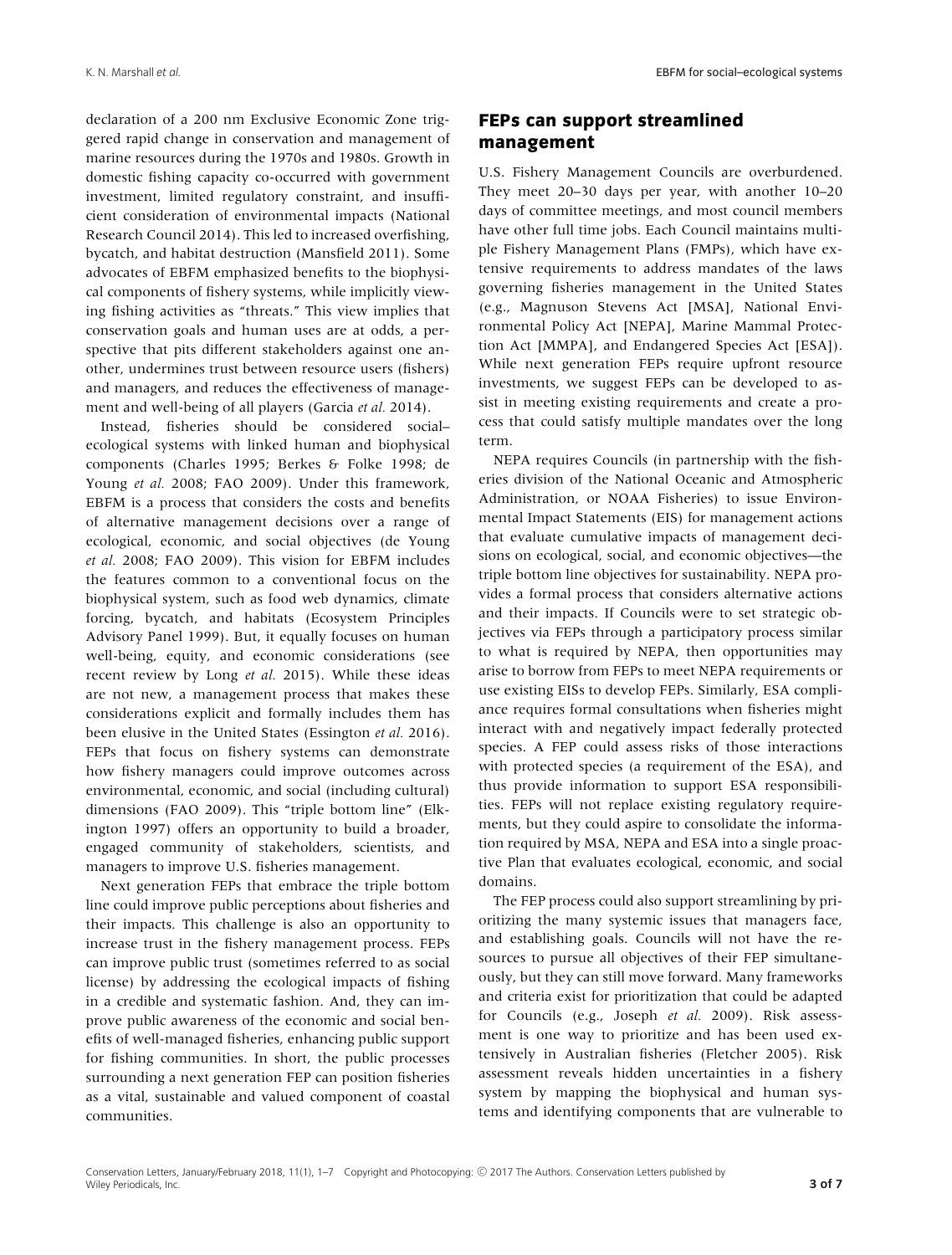influences like climate change, fishing, habitat destruction, or economic and political shifts (Fletcher 2005). Similarly, a risk assessment could identify vulnerabilities in human communities from managing sectors separately rather than as linked units, such as evaluating the risks of catch share programs on income diversification of fishers (Kasperski & Holland 2013). System components (e.g., species, fisheries, markets, or human communities) identified as at risk can be prioritized for management actions. While risk and uncertainty will always exist, a triage approach to risk assessment can rule out low risks, and target areas where management action is urgent and can improve outcomes (Fletcher 2005; Levin *et al.* 2014).

# **FEPs should support deliberate, informed choices**

Next generation FEPs should establish an open and transparent process that assesses risks and weighs the costs and benefits of management decisions on all parts of the fishery system. Councils are expert at planning processes, but rarely engage in planning at a scale above a single fishery, or create objectives for the entire fishery system. In cases where EBFM objectives have been developed, they primarily focus on the biophysical subsystem. This implicit weighting of ecological considerations and conservation goals more strongly than economic and social objectives is unlikely to lead to effective management since it does not include humans as key agents of change, thereby disenfranchising their voices and interests (FAO 2009).

Next generation FEPs should assess tradeoffs. Decision makers must weigh multiple objectives and allocate resources accordingly. FEPs could reveal the full spectrum of costs and benefits, monetary and nonmonetary, of fishery management actions to all parties (including, but not limited to, single species catch limits). Tools for examining tradeoffs within and among economic and ecological objectives are ubiquitous, and methods to incorporate social and cultural dimensions are emerging (Smith *et al.* 2007; de Young *et al.* 2008; Fletcher & Bianchi 2014). For example, Plagányi et al. (2013) evaluated management strategies against social, economic, and ecological objectives in a small-scale Australian fishery. Their analysis revealed a tradeoff between an economic objective (total profit) and a social objective (total employment) that represented the fishing community's sense of equity and ownership. Voss *et al.* (2014) also assessed tradeoffs across the triple bottom line for multispecies fisheries in the Baltic Sea.

Acknowledging tradeoffs does not make decision making easier. Social indicators like total profit or total employment are spread unequally among different participants in a community, thus distributional equity and multiple social indicators should be considered (e.g., Gini indices, Kasperski & Holland 2013). Resolving tradeoffs is difficult, but ignoring their existence does not make them disappear. Without a formal process to evaluate tradeoffs, we may unintentionally select suboptimal combinations.

### **Moving forward**

Next generation FEPs can advance EBFM in the United States. Progress is possible now. Below, we suggest next steps for the three goals we laid out for FEPs: embracing triple bottom line sustainability, supporting streamlined management, and creating a framework to support deliberate, informed, and transparent decision making.

Achieving sustainability across the triple bottom line may require expanded monitoring and approaches that explicitly include human dimensions in fisheries management considerations. While new science is probably not the dominant limitation to EBFM (e.g., Bundy *et al.* 2008; Patrick & Link 2015), monitoring the performance of fishery systems is critical to an adaptive process. Existing biophysical monitoring varies by region, and data on human systems are almost always insufficient. We need better understanding of the links between biophysical systems and well-being in coastal communities to evaluate tradeoffs between ecological and social objectives (Perry *et al.* 2010). Recent advances include work by multidisciplinary teams of scientists conceptualizing human well-being in the context of EBFM (e.g., Breslow *et al.* 2016; Hicks *et al.* 2016), including a conceptual model that brings humans and social systems into integrated ecosystem assessment (Levin *et al.* 2016), and research that implements social performance metrics and defines fishing communities (Hall-Arber *et al.* 2009).

Some conventional management approaches have considered social objectives such as the maintenance of small-scale fishing and fishing communities. These tools could be applied more broadly. For example, in 1995, the Alaskan halibut and sablefish ITQ fishery enacted constraints on quota share trading and ownership limitations to meet social objectives (Kroetz *et al.* 2015). Equity concerns prompted managers to develop programs to increase fisheries access, for example, in the Community Development Quota and Community Quota Entity Programs in Alaska (Ginter 1995; Carothers 2011). Evaluating alternative management strategies with respect to social goals, as in Plagányi et al. (2013), is another way to explicitly include social considerations. These activities support sustainable and equitable fishery systems for future generations.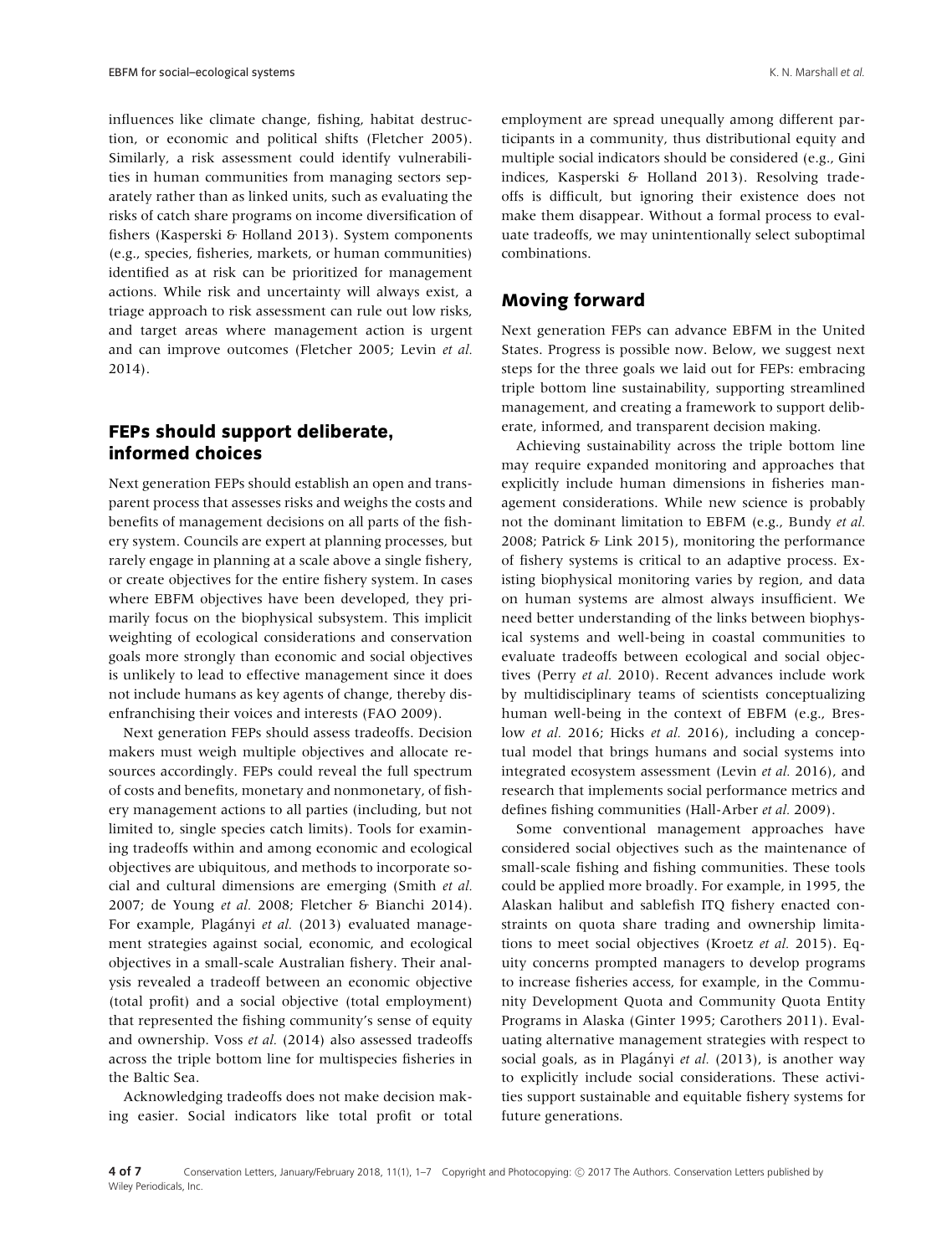Using FEPs to streamline, rather than complicate, U.S. fisheries management requires matching the needs of regional decision makers with available natural and social science knowledge, and applying a range of existing tools to match available data and technical expertise. Smith *et al.* (2007) developed a conceptual model that categorizes approaches to ecosystem assessment and management along three axes that describe varying complexity in methods, scope, and tools. This conceptual model demonstrates that qualitative and quantitative tools, comprehensive datasets, and expert opinion can all support an ecosystem planning process. The scope of next generation FEPs may vary by region because tools and data differ across regions. But, action is possible now in every U.S. region with current tools and data.

An adaptive planning process for FEPs would facilitate setting objectives and prioritizing among them. We have suggested a process (above, and Essington *et al.* 2016), but do not prescribe what those objectives should be. Establishing open, transparent processes will allow for cocreation of objectives and prioritization based on risk assessments or other methods. We have highlighted numerous existing tools and approaches that have been used to achieve desired outcomes (e.g., protect habitat, account for species-environment interactions, reduce bycatch, better incorporate social dimensions, and elucidate tradeoffs). Yet, applying these tools without an overarching planning process could be seen as ad hoc. Next generation FEPs can formalize a planning process to make greater use of existing tools to implement EBFM.

Overcoming all three challenges to EBFM may require that NOAA Fisheries and the regional Councils refine their relationship as partners in managing federal fisheries. The most formal pathway of science into management is through stock assessments. NOAA Fisheries scientists conduct most assessments, which are reviewed by a science review board of the Council, the Scientific and Statistical Committee (SSC). The make-up of SSCs vary, but natural scientists and statisticians are more common than economists and other social scientists. New collaborations and capacity may be needed if the objectives of next generation FEPs embrace triple bottom line sustainability. For example, partnerships between ecosystem and stock assessment scientists at NOAA Fisheries can support including ecosystem considerations in the stock assessment review process. Two possibilities include presenting ecosystem status indicators alongside stock assessment results during deliberations on catch limits, or including ecosystem indicators in stock assessment models. Developing relationships between regional Integrated Ecosystem Assessment programs (Levin *et al.* 2014) and stock assessment teams within NOAA create opportunities for collaboration (e.g., an indicator of harmful algal blooms was recently developed to add time-varying natural mortality to the Gag Grouper assessment in the Gulf of Mexico). NOAA's (2016) EBFM policy statement and road-map also create a pathway for collaboration with Councils.

A more difficult challenge is formalizing the use and review of social science to achieve management goals. NOAA Fisheries may need to expand its capacity for social science and the development of social and economic metrics to support broader goals in next generation FEPs. New social metrics would be reviewed by SSCs, which may require broadening their membership to include sufficient representation and involvement of anthropologists, geographers, sociologists, economists, and other social scientists. These steps would support Councils to become comfortable evaluating and including all three dimensions of sustainability science into management decisions (Hicks *et al.* 2016).

Formalizing a coordinated management planning process for fishery systems will take time and political will, but it can be done within the current governance structure. A decade passed between the first recommendations for FEPs (Ecosystem Principles Advisory Panel 1999) and completion of the first FEP (NPFMC 2007), and these first generation FEPs have generally not influenced management decisions. Next generation FEPs may require as long to implement because coordinating individuals, plans, information, and institutions is a time and resourceconsuming challenge. However, near-term actions are possible with existing data, tools, and approaches within the current system of laws and governance (Patrick & Link 2015), and we propose a triage approach to this end. Despite upfront costs, formalizing the process surrounding next generation FEPs is a worthwhile goal that could guide and improve equity, environmental justice, and sustainability in fishery systems. These benefits can broaden the constituency for moving EBFM forward in the United States and around the world.

### **Acknowledgments**

This work emerged from meetings and discussions of the Lenfest Fishery Ecosystem Task Force, convened and supported by the Lenfest Ocean Program. We thank the Advisory Panel for their helpful feedback. The manuscript was improved by suggestions from Anthony Charles and two anonymous reviewers. The views stated here do not represent those of NOAA Fisheries nor the views of the Lenfest Ocean Program.

### **References**

Berkes, F. & Folke, C. (1998). *Linking social and ecological systems*. Cambridge University Press, Cambridge.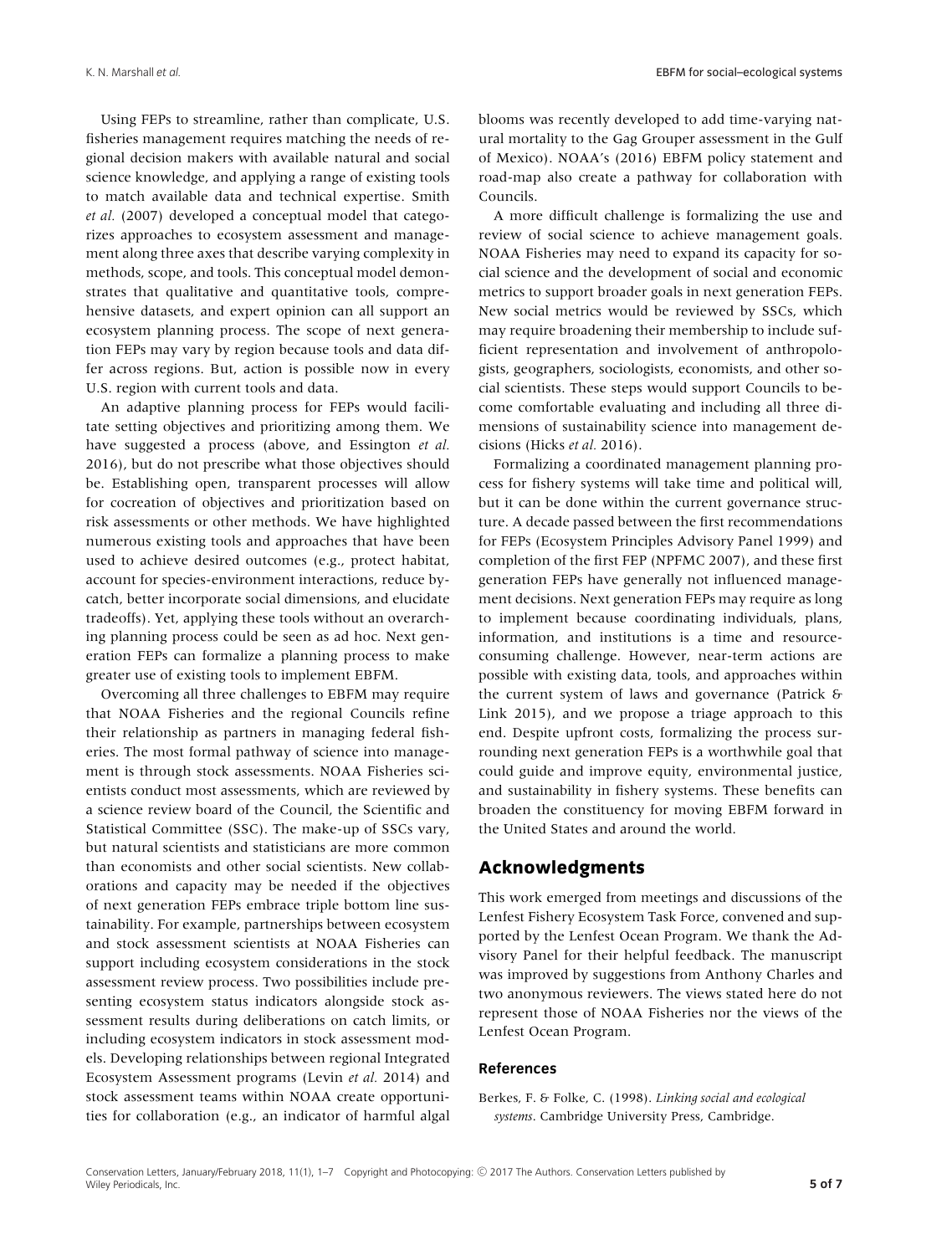Bianchi, G. & Skjoldal, H.R. (2008). *The ecosystem approach to fisheries*. CABI, Cambridge.

Breslow, S.J., Sojka, B., Barnea, R. *et al.* (2016). Conceptualizing and operationalizing human wellbeing for ecosystem assessment and management. *Environ. Sci. Policy*, **66**, 250–259.

Bundy, A., Chuenpagdee, R., Jentoft, S. & Mahon, R. (2008). If science is not the answer, what is? An alternative governance model for the world's fisheries. *Front. Ecol. Environ.*, **6**, 152–155.

Carothers, C. (2011). Equity and access to fishing rights: exploring the community quota program in the Gulf of Alaska. *Hum. Organ.*, **70**, 213–223.

Charles, A.T. (1995). Fishery science: the study of fishery systems. *Aquat. Living Resour.*, **8**, 233–239.

Cisneros-Montemayor, A.M. & Sumaila, U.R. (2010). A global estimate of benefits from ecosystem-based marine recreation: potential impacts and implications for management. *J. Bioecon.*, **12**, 245–268.

Ecosystem Principles Advisory Panel. (1999). Ecosystem-based fishery management: a report to Congress by the Ecosystem Principles Advisory Panel. U.S. Department of Commerce: Silver Spring.

Elkington, J. (1997). *Cannibals with forks: the triple bottom line of twenty first century business*. Capstone, Mankato.

Essington, T.E., Levin, P.S., Marshall, K.N. *et al.* (2016). *Building effective Fishery Ecosystem Plans: a report from the Lenfest fishery ecosystem task force*. Lenfest Ocean Program, Washington, D.C.

FAO. (2003). *Fisheries Management. 2. The ecosystem approach to fisheries* ( No. 4 Suppl. 2). FAO Technical Guidelines for Responsible Fisheries, Rome, Italy.

FAO. (2009). *Fisheries management. 2. The ecosystem approach to fisheries. 2.2 Human dimensions of the ecosystem approach to fisheries* (Technical Guidelines for Responsible Fisheries No. 4). FAO, Rome.

FAO. (2014). *The state of world fisheries and aquaculture: opportunities and challenges*. Food and Agriculture Organization of the United Nations Rome.

Fletcher, W.J. (2005). The application of qualitative risk assessment methodology to prioritize issues for fisheries management. *ICES J. Mar. Sci. J. Cons.*, **62**, 1576–1587.

Fletcher, W.J. & Bianchi, G. (2014). The FAO–EAF toolbox: making the ecosystem approach accessible to all fisheries. *Ocean Coast. Manag.*, **90**, 20–26.

Fulton, E.A., Smith, A.D., Smith, D.C. & Johnson, P. (2014). An integrated approach is needed for ecosystem based fisheries management: insights from ecosystem-level management strategy evaluation. *PLoS One*, **9**, e84242.

Garcia, S.M., Rice, J. & Charles, A. (eds.). (2014). *Governance of marine fisheries and biodiversity conservation: interaction and co-evolution*. Wiley-Blackwell, West Sussex.

Ginter, J.J.C. (1995). The Alaska community development quota fisheries management program. *Ocean Coast. Manag.*, **28**, 147–163.

Hall-Arber, M., Pomeroy, C. & Conway, F. (2009). Figuring out the human dimensions of fisheries: illuminating models. *Mar. Coast. Fish.*, **1**, 300–314.

Hicks, C.C., Levine, A., Agrawal, A. *et al.* (2016). Engage key social concepts for sustainability. *Science*, **352**, 38–40.

Hobday, A.J., Smith, A.D.M., Stobutzki, I.C. *et al*. (2011). Ecological risk assessment for the effects of fishing. *Fish. Res.*, **108**, 372–384.

Joseph, L.N., Maloney, R.F. & Possingham, H.P. (2009). Optimal allocation of resources among threatened species: a project prioritization protocol. *Conserv. Biol.*, **23**, 328–338.

Kasperski, S. & Holland, D.S. (2013). Income diversification and risk for fishermen. *Proc. Natl. Acad. Sci.*, **110**, 2076–2081.

Kroetz, K., Sanchirico, J.N. & Lew, D.K. (2015). Efficiency costs of social objectives in tradable permit programs. *J. Assoc. Environ. Resour. Econ.*, **2**, 339–366.

Levin, P.S., Breslow, S., Harvey, C., Norman, K.C., Poe, M.R. & WIlliams, G.D. (2016). Conceptualization of social-ecological systems of the California current: an examination of interdisciplinary science supporting ecosystem-based management. *Coast. Manag*, **44**, 397–408.

Levin, P.S., Kelble, C.R., Shuford, R.L. *et al.* (2014). Guidance for implementation of integrated ecosystem assessments: a US perspective. *ICES J. Mar. Sci. J. Cons.*, **71**, 1198–1204.

Long, R.D., Charles, A. & Stephenson, R.L. (2015). Key principles of marine ecosystem-based management. *Mar. Policy*, **57**, 53–60.

Mansfield, B. (2011). "Modern" industrial fisheries and the crisis of overfishing. Pages 84–99 in R. Peet, P. Robbins, M. Watts, editors. *Global political ecology*. Routledge: New York.

Murawski, S.A., Brown, R., Lai, H.-L., Rago, P.J. & Hendrickson, L. (2000). Large-scale closed areas as a fishery-management tool in temperate marine systems: the Georges Bank experience. *Bull. Mar. Sci.*, **66**, 775–798.

National Research Council. (2014). *Evaluating the effectiveness of fish stock rebuilding plans in the United States*. National Academies Press, Washington, D.C.

NOAA. (2016). NOAA fisheries ecosystem-based fisheries management road map. National Marine Fisheries Service Instruction 01-120-01, Department of Commerce: Silver Spring.

NPFMC. (2007). *Aleutian Islands fishery Ecosystem Plan*. North Pacific Fishery Management Council: Anchorage.

Patrick, W.S. & Link, J.S. (2015). Myths that continue to impede progress in ecosystem-based fisheries management. *Fisheries*, **40**, 155–160.

Perry, R.I., Barange, M. & Ommer, R.E. (2010). Global changes in marine systems: a social–ecological approach. *Prog. Oceanogr.*, **87**, 331–337.

PFMC. (2014). Managing our Nation's Fisheries 3: Advancing Sustainability. *Proceedings of a Conference on Fisheries Management in the United States*. Washington, D.C., May 6–9, 2013.